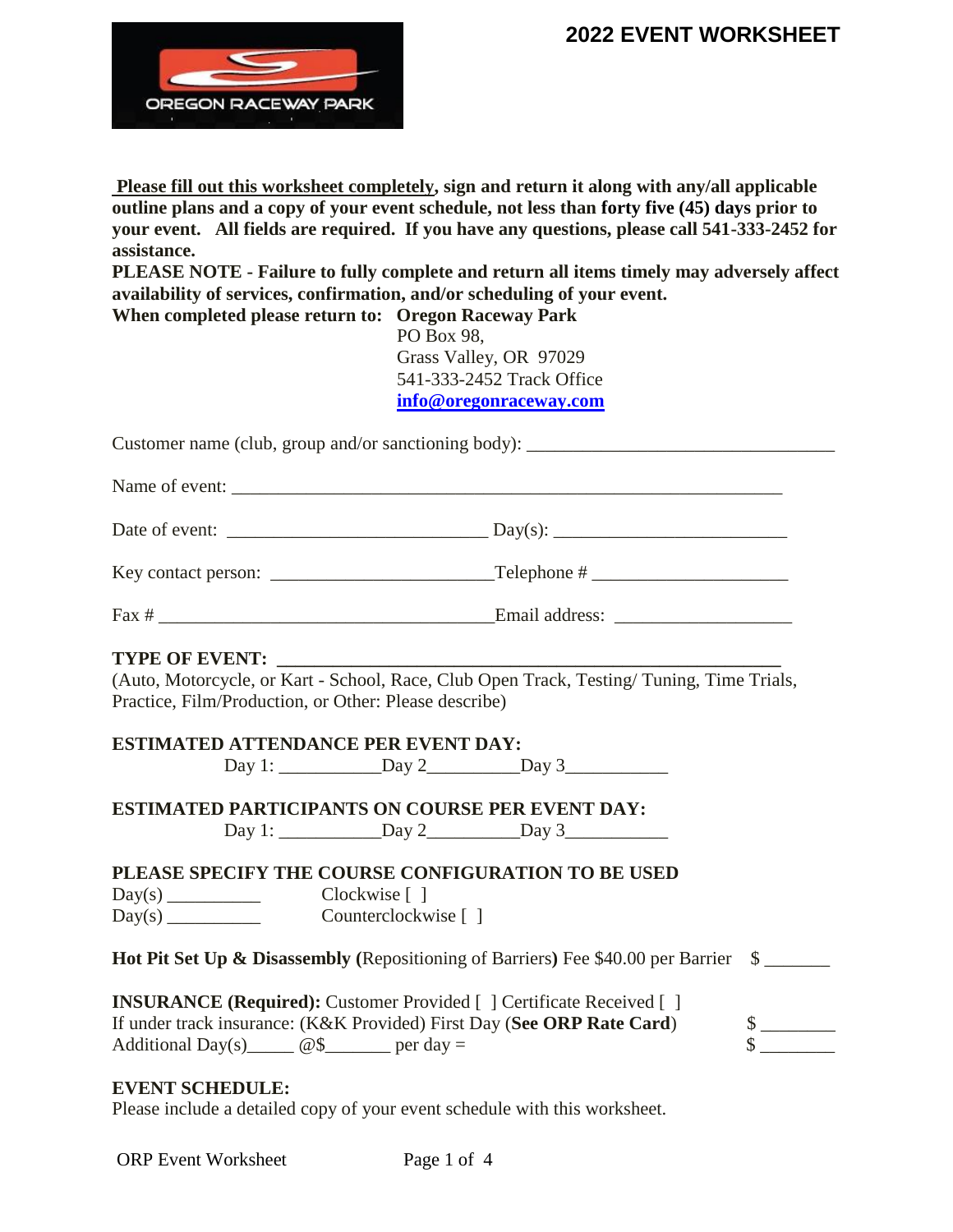

#### **EVENT HOURS:**

Most services assume an 8 hour day including a 1 hour lunch break (9 to 12 -1 to 5). Extended hours may result in additional fees. (**See ORP Rate Card)**

| $\overline{\phantom{0}}$<br>້ |           |  |
|-------------------------------|-----------|--|
| ⇁<br>້                        | _________ |  |

|     |         |          | <b>TRACK FEE, 8 HOURS THAT INCLUDES A 1 HOUR LUNCH: (See ORP Rate Card)</b> |  |
|-----|---------|----------|-----------------------------------------------------------------------------|--|
|     | Day Hrs |          | On Track Off Track                                                          |  |
| Day | Hrs.    | On Track | Off Track                                                                   |  |
| Day | Hrs.    | On Track | Off Track                                                                   |  |

| <b>EXTENDED TRACK FEE, OVER 8 HOURS: (See ORP Rate Card)</b> |  |  |
|--------------------------------------------------------------|--|--|
|--------------------------------------------------------------|--|--|

| Day | Hrs        | $X$ Fee $$400 =$ |  |
|-----|------------|------------------|--|
| Day | Hrs        | X Fee $$400 =$   |  |
| Day | <b>Hrs</b> | X Fee $$400 =$   |  |

**SECURITY:** One guard included with Track Fee**:** (7:00am – 6:00pm day of event)**.** 

| Additional Hourly Rates (Before 7:00am or After 6:00pm) |            |                  |  |  |
|---------------------------------------------------------|------------|------------------|--|--|
| Day                                                     | <b>Hrs</b> | $X$ Fee $\$30 =$ |  |  |
| Day                                                     | Hrs.       | $X$ Fee $\$30 =$ |  |  |

**Drivers/Riders Meeting:** If requested, and in order to assure the communication of safety measures and procedures at no additional cost, Oregon Raceway Park will provide assistance with, or conduct your Drivers/Riders meeting. Otherwise, you will be responsible for this function.

[  $\vert$  Yes, I accept. Please provide me with details.

[ ] No, thank you, I plan to conduct my own Driver's/Rider's meeting. **Outline plan enclosed**.

**Novice Orientation and Track Tour:** Oregon Raceway Park offers, at no additional cost, a Novice Orientation and Track Tour designed to benefit those driving ORP for the first time, and any others who might just like a refresher. It provides an "On Track" preview of the course in the direction of the day and safety tips that apply. Please indicate your preference.

[  $\vert$  Yes, I accept. Please provide me with details.

[ ] No, thank you, I plan to provide my own Novice orientation, **Outline plan enclosed.**

#### **AMBULANCE- Paramedic/EMT Ambulance Unit (See Rate Card)**

|  | Days________ Qty _____ Arrive ________Leave _ | $\epsilon$ Fee (\$/Day)                                                          |  |
|--|-----------------------------------------------|----------------------------------------------------------------------------------|--|
|  |                                               | Days $Qty$ Arrive Leave Fee $(\frac{f}{Day})$                                    |  |
|  |                                               | $_{\rm Days}$ $_{\rm Qty}$ $_{\rm Arrive}$ $_{\rm Leave}$ $_{\rm Free}$ (\$/Day) |  |

|        | <b>SANITARY SERVICES: (\$60 a Unit/Day)</b> (in addition to 4 portable toilets provided): |  |
|--------|-------------------------------------------------------------------------------------------|--|
| Day(s) | $Qty:$ Fee $(\frac{C}{V})$ Unit /Day)                                                     |  |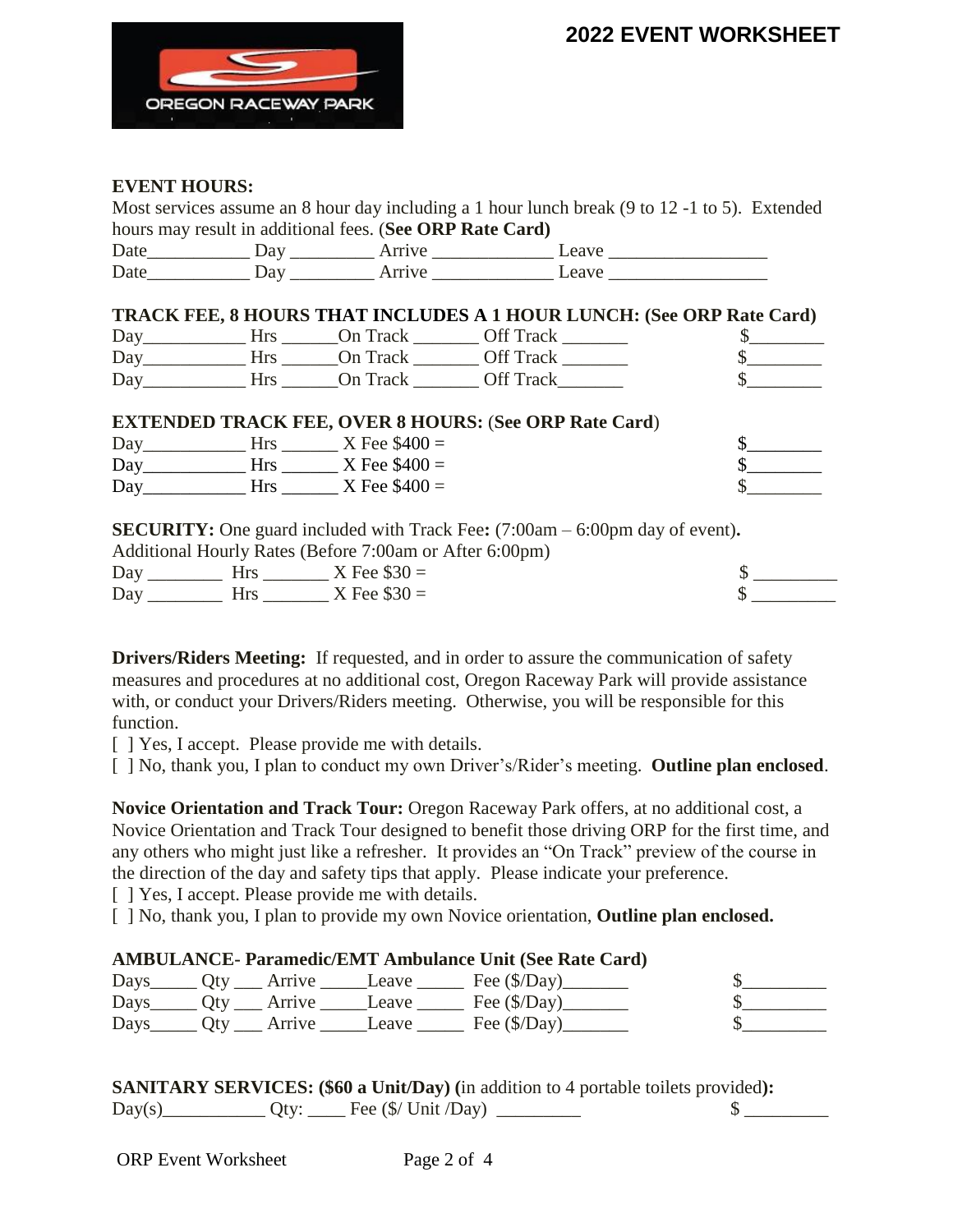

#### **COMMUNICATIONS: (\$15.00 Unit/Day)**

| Communication radio equipment needed: Y [ ] N [ ]                                     |                             |
|---------------------------------------------------------------------------------------|-----------------------------|
|                                                                                       | $\mathbb{S}$                |
|                                                                                       |                             |
| <b>RACE CIRCUIT STAFFING</b> (includes radios, flags and lunch for 8 hours)           |                             |
|                                                                                       | $\mathbb{S}$                |
| Course Workers : (Full Course; CW Direction Minimum of 6; CCW Direction Minimum of 7) |                             |
| Day(s) x Qty x Fee $$140 =$                                                           | $\mathbb{S}$                |
| <b>EXTENDED RACE CIRCUIT STAFFING, OVER 8 HOURS</b>                                   |                             |
| Extended Workers Hours: Hrs. _____ x Qty ______ x Fee $$25 =$                         | $\frac{\text{S}}{\text{S}}$ |
| <b>GARAGE UNIT RENTAL</b> (call for availability)                                     |                             |
|                                                                                       |                             |
|                                                                                       | $\frac{\text{S}}{\text{S}}$ |
|                                                                                       |                             |
| <b>ORP</b> Meals:                                                                     |                             |
|                                                                                       |                             |
|                                                                                       | $\frac{\text{S}}{\text{S}}$ |
|                                                                                       |                             |

#### **Maintenance Fee:** (\$10 per signature, per day)

Presenter is responsible for submitting ORP with an entry list of their participants and staff prior to event; Maintenance Fee will be added to the final invoice. If an individual is not on your participants and staff list, ORP will collect the Maintenance Fee at main entrance gate. Annual 2022 passes are available at ORP office for \$50.

#### **Additional Fees for Replacement/Replenishment Items Below:**

[ ] Yes, I will cover Additional Fees on final invoice. I will inform all guests in advance.

[ ] No, Please collect Additional Fees directly from offender. I will inform all guests in advance.

**Brake Markers: \$95.00 each Damaged Cones: Sm \$25.00 ~ Lrg. \$35.00 each Fire Bottle Recharge/Replacement: At invoice cost of recharge/replacement Grease Sweep: \$15.00 per bag Radios: \$250.00 each**